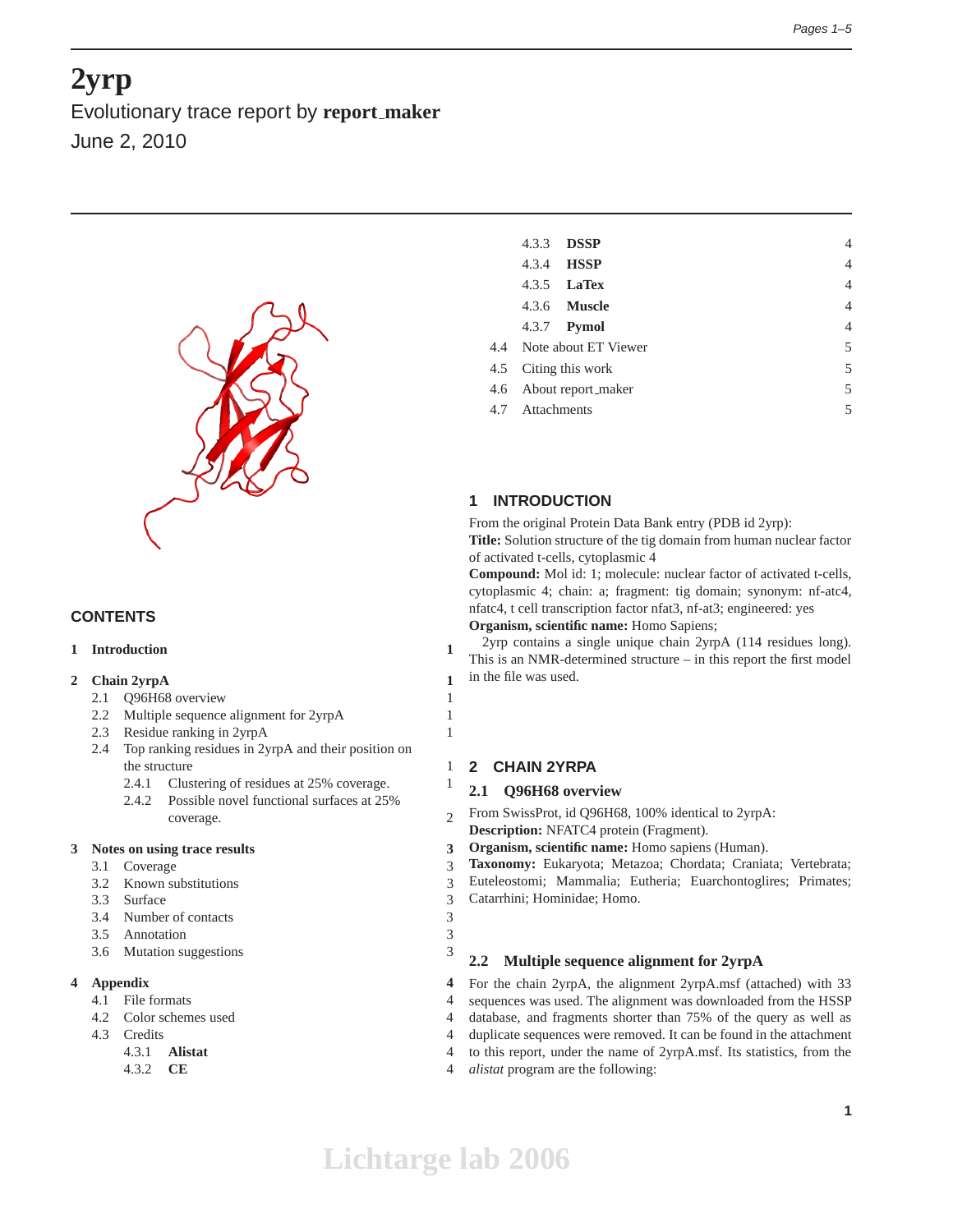

**Fig. 1.** Residues 1-114 in 2yrpA colored by their relative importance. (See Appendix, Fig.5, for the coloring scheme.)

| Format:                   | MSF               |      |
|---------------------------|-------------------|------|
| Number of sequences: 33   |                   |      |
| Total number of residues: |                   | 3559 |
| Smallest:                 | 87                |      |
| Largest:                  | 114               |      |
| Average length:           | 107.8             |      |
| Alignment length:         | 114               |      |
| Average identity:         | 45%               |      |
| Most related pair:        | 99%               |      |
| Most unrelated pair:      | $12$ <sup>2</sup> |      |
| Most distant seq:         | 32%               |      |

Furthermore, <1% of residues show as conserved in this alignment.

The alignment consists of 54% eukaryotic ( 54% vertebrata) sequences. (Descriptions of some sequences were not readily available.) The file containing the sequence descriptions can be found in the attachment, under the name 2yrpA.descr.

## **2.3 Residue ranking in 2yrpA**

The 2yrpA sequence is shown in Fig. 1, with each residue colored according to its estimated importance. The full listing of residues in 2yrpA can be found in the file called 2yrpA.ranks\_sorted in the attachment.

## **2.4 Top ranking residues in 2yrpA and their position on the structure**

In the following we consider residues ranking among top 25% of residues in the protein . Figure 2 shows residues in 2yrpA colored by their importance: bright red and yellow indicate more conserved/important residues (see Appendix for the coloring scheme). A Pymol script for producing this figure can be found in the attachment.

*2.4.1 Clustering of residues at 25% coverage.* Fig. 3 shows the top 25% of all residues, this time colored according to clusters they belong to. The clusters in Fig.3 are composed of the residues listed in Table 1.

| Table 1. |      |                                      |
|----------|------|--------------------------------------|
| cluster  | size | member                               |
| color    |      | residues                             |
| red      | 23   | 8, 9, 21, 23, 24, 31, 33, 34, 38, 39 |
|          |      | 40, 42, 44, 53, 54, 56, 57, 69, 74   |
|          |      | 93, 94, 96, 97                       |
| blue     | 4    | 18,85,87,104                         |
|          |      | continued in next column             |



**Fig. 2.** Residues in 2yrpA, colored by their relative importance. Clockwise: front, back, top and bottom views.



**Fig. 3.** Residues in 2yrpA, colored according to the cluster they belong to: red, followed by blue and yellow are the largest clusters (see Appendix for the coloring scheme). Clockwise: front, back, top and bottom views. The corresponding Pymol script is attached.

| <b>Table 1.</b> continued |      |          |  |
|---------------------------|------|----------|--|
| cluster                   | size | member   |  |
| color                     |      | residues |  |

**Table 1.** Clusters of top ranking residues in 2yrpA.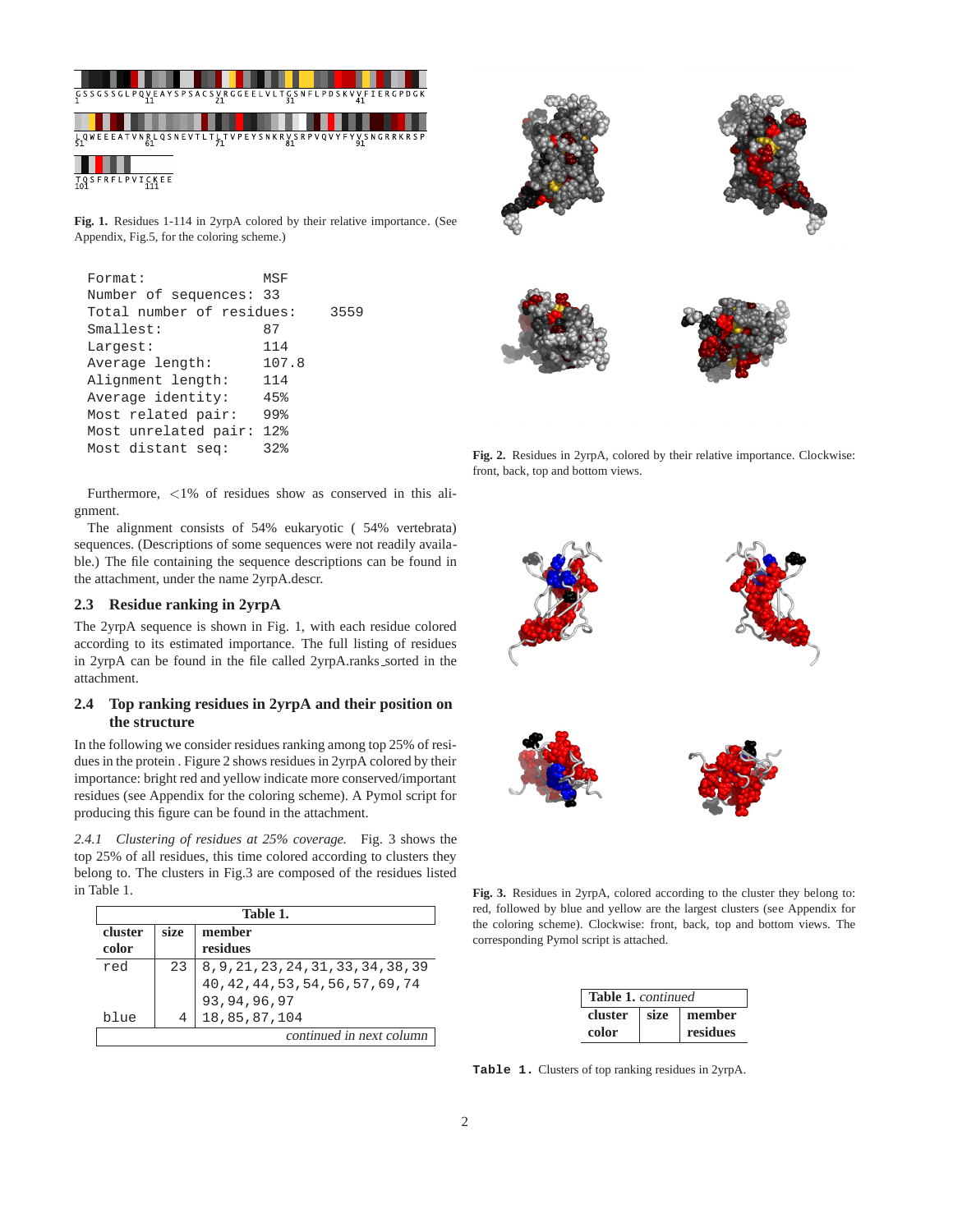*2.4.2 Possible novel functional surfaces at 25% coverage.* One group of residues is conserved on the 2yrpA surface, away from (or susbtantially larger than) other functional sites and interfaces recognizable in PDB entry 2yrp. It is shown in Fig. 4. The residues

**Fig. 4.** A possible active surface on the chain 2yrpA.

 $\sqrt{ }$ 

belonging to this surface "patch" are listed in Table 2, while Table 3 suggests possible disruptive replacements for these residues (see Section 3.6).

| Table 2.                 |              |                       |      |  |
|--------------------------|--------------|-----------------------|------|--|
| res                      | type         | substitutions( $\%$ ) | cvg  |  |
| 23                       | G            | G(100)                | 0.01 |  |
| 53                       | W            | W(96)F(3)             | 0.02 |  |
| 31                       | G            | G(96)H(3)             | 0.04 |  |
| 34                       | $\mathbf F$  | F(96)M(3)             | 0.04 |  |
| 33                       | N            | N(93)A(3)D(3)         | 0.05 |  |
| 74                       | $\mathbf{P}$ | P(96)G(3)             | 0.06 |  |
| 87                       | $\mathbf v$  | $V(93)I(3)$ . (3)     | 0.07 |  |
| 38                       | S            | S(75)T(24)            | 0.09 |  |
| 9                        | $\, {\bf P}$ | $P(93)R(3)$ . (3)     | 0.10 |  |
| 44                       | E            | E(90)P(3)G(3)         | 0.10 |  |
|                          |              | R(3)                  |      |  |
| 2.4                      | G            | G(93)K(3)E(3)         | 0.11 |  |
| 39                       | K            | K(90)R(3)H(6)         | 0.13 |  |
| 97                       | K            | K(81)R(9)P(3)         | 0.14 |  |
|                          |              | L(6)                  |      |  |
| 56                       | E            | E(87)S(6)I(3)         | 0.15 |  |
|                          |              | T(3)                  |      |  |
| 54                       | E            | E(87)Q(6)S(3)         | 0.16 |  |
|                          |              | K(3)                  |      |  |
| continued in next column |              |                       |      |  |

| <b>Table 2.</b> continued |      |                       |      |
|---------------------------|------|-----------------------|------|
| res                       | type | substitutions $(\% )$ | cvg  |
| 69                        | L    | L(69)I(24)S(3)        | 0.17 |
|                           |      | D(3)                  |      |
| 96                        | R    | R(69)G(18)K(6)        | 0.19 |
|                           |      | V(3)L(3)              |      |
| 85                        | V    | V(84)L(3)A(3)         | 0.23 |
|                           |      | $I(3)O(3)$ . (3)      |      |
| 94                        | G    | G(78)N(9)K(3)         | 0.24 |
|                           |      | S(6)A(3)              |      |
| 8                         |      | $L(78)V(18)$ . (3)    | 0.25 |

**Table 2.** Residues forming surface "patch" in 2yrpA.

|     | Table 3.                |                            |  |  |  |
|-----|-------------------------|----------------------------|--|--|--|
| res | type                    | disruptive                 |  |  |  |
|     |                         | mutations                  |  |  |  |
| 23  | G                       | (KER)(FOMWHD)(NYLPI)(SVA)  |  |  |  |
| 53  | W                       | (KE) (TQD) (SNCRG) (M)     |  |  |  |
| 31  | G                       | (E)(K)(QMDR)(FNLWPI)       |  |  |  |
| 34  | F                       | (TKE) (D) (SQCRG) (N)      |  |  |  |
| 33  | N                       | (Y) (H) (FW) (R)           |  |  |  |
| 74  | $\mathsf{P}$            | (R)(Y)(H)(KE)              |  |  |  |
| 87  | $\overline{V}$          | $(Y)$ $(R)$ $(KE)$ $(H)$   |  |  |  |
| 38  | S                       | $(KR)$ (FOMWH) (NELPI) (Y) |  |  |  |
| 9   | $\mathsf{P}$            | (Y)(T)(CRG)(SH)            |  |  |  |
| 44  | Ε                       | (FWH) (Y) (R) (VCAG)       |  |  |  |
| 24  | G                       | $(FW)$ (HR) $(Y)$ (KE)     |  |  |  |
| 39  | K                       | (T)(Y)(SVCAG)(FW)          |  |  |  |
| 97  | K                       | (Y)(T)(FW)(SCG)            |  |  |  |
| 56  | E                       | (H)(FWR)(Y)(KVCAG)         |  |  |  |
| 54  | Ε                       | $(FW)$ (H) (Y) (VCAG)      |  |  |  |
| 69  | L                       | (R)(Y)(H)(TK)              |  |  |  |
| 96  | R                       | (D)(Y)(T)(E)               |  |  |  |
| 85  | $\overline{\mathsf{V}}$ | (Y)(R)(E)(H)               |  |  |  |
| 94  | G                       | (E)(R)(K)(FWH)             |  |  |  |
| 8   | L                       | (Y)(R)(H)(T)               |  |  |  |

**Table 3.** Disruptive mutations for the surface patch in 2yrpA.

# **3 NOTES ON USING TRACE RESULTS**

#### **3.1 Coverage**

Trace results are commonly expressed in terms of coverage: the residue is important if its "coverage" is small - that is if it belongs to some small top percentage of residues [100% is all of the residues in a chain], according to trace. The ET results are presented in the form of a table, usually limited to top 25% percent of residues (or to some nearby percentage), sorted by the strength of the presumed evolutionary pressure. (I.e., the smaller the coverage, the stronger the pressure on the residue.) Starting from the top of that list, mutating a couple of residues should affect the protein somehow, with the exact effects to be determined experimentally.

#### **3.2 Known substitutions**

One of the table columns is "substitutions" - other amino acid types seen at the same position in the alignment. These amino acid types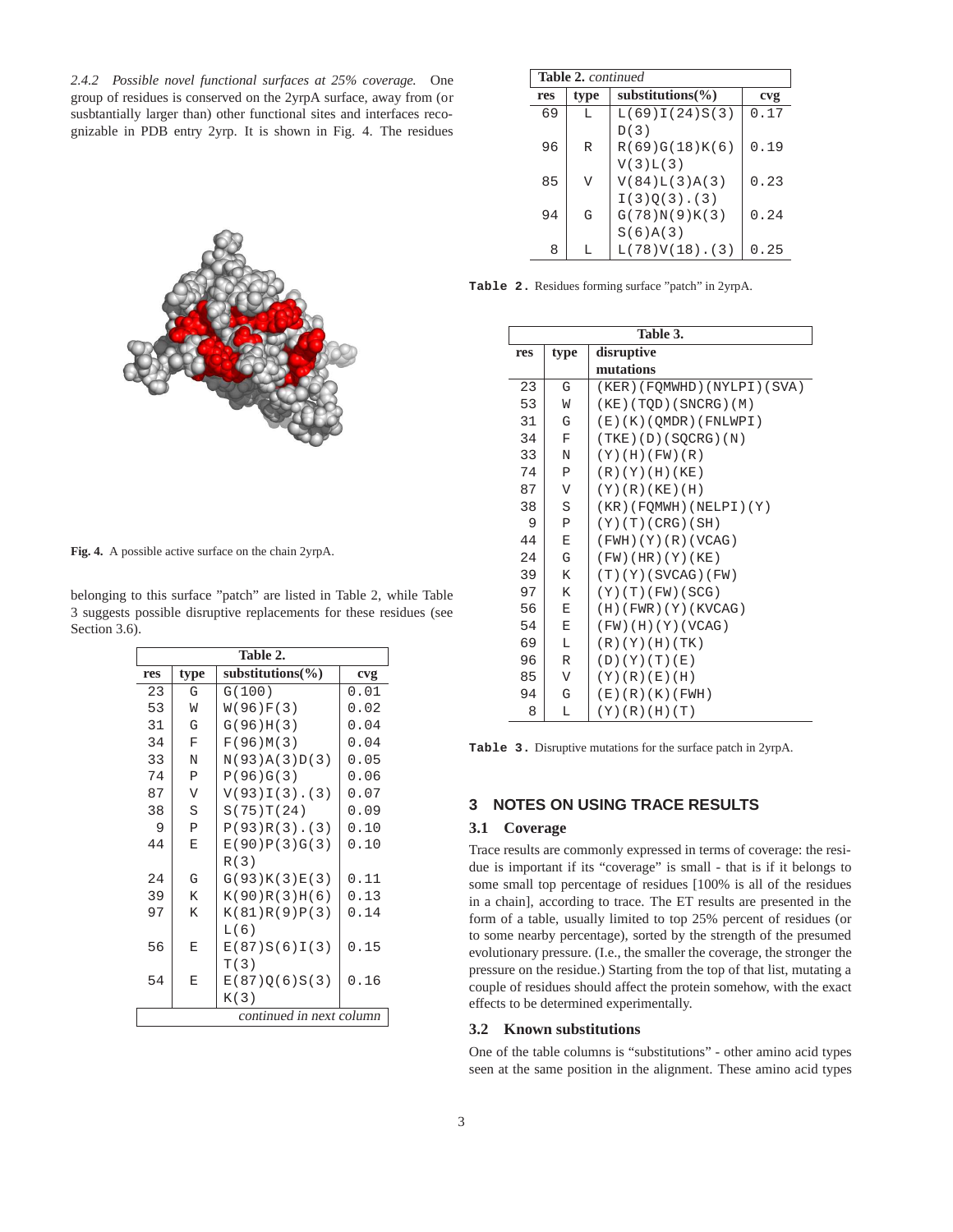may be interchangeable at that position in the protein, so if one wants to affect the protein by a point mutation, they should be avoided. For example if the substitutions are "RVK" and the original protein has an R at that position, it is advisable to try anything, but RVK. Conversely, when looking for substitutions which will *n*ot affect the protein, one may try replacing, R with K, or (perhaps more surprisingly), with V. The percentage of times the substitution appears in the alignment is given in the immediately following bracket. No percentage is given in the cases when it is smaller than 1%. This is meant to be a rough guide - due to rounding errors these percentages often do not add up to 100%.

## **3.3 Surface**

To detect candidates for novel functional interfaces, first we look for residues that are solvent accessible (according to DSSP program) by at least  $10\AA^2$ , which is roughly the area needed for one water molecule to come in the contact with the residue. Furthermore, we require that these residues form a "cluster" of residues which have neighbor within  $5\AA$  from any of their heavy atoms.

Note, however, that, if our picture of protein evolution is correct, the neighboring residues which *are not* surface accessible might be equally important in maintaining the interaction specificity - they should not be automatically dropped from consideration when choosing the set for mutagenesis. (Especially if they form a cluster with the surface residues.)

#### **3.4 Number of contacts**

Another column worth noting is denoted "noc/bb"; it tells the number of contacts heavy atoms of the residue in question make across the interface, as well as how many of them are realized through the backbone atoms (if all or most contacts are through the backbone, mutation presumably won't have strong impact). Two heavy atoms are considered to be "in contact" if their centers are closer than  $5\AA$ .

#### **3.5 Annotation**

If the residue annotation is available (either from the pdb file or from other sources), another column, with the header "annotation" appears. Annotations carried over from PDB are the following: site (indicating existence of related site record in PDB ), S-S (disulfide bond forming residue), hb (hydrogen bond forming residue, jb (james bond forming residue), and sb (for salt bridge forming residue).

#### **3.6 Mutation suggestions**

Mutation suggestions are completely heuristic and based on complementarity with the substitutions found in the alignment. Note that they are meant to be **disruptive** to the interaction of the protein with its ligand. The attempt is made to complement the following properties: small [AVGSTC], medium [LPNQDEMIK], large  $[WFYHR]$ , hydrophobic  $[LPVAMWFI]$ , polar  $[GTCY]$ ; positively  $[KHR]$ , or negatively  $[DE]$  charged, aromatic  $[WFYH]$ , long aliphatic chain [EKRQM], OH-group possession [SDETY], and NH2 group possession [NQRK]. The suggestions are listed according to how different they appear to be from the original amino acid, and they are grouped in round brackets if they appear equally disruptive. From left to right, each bracketed group of amino acid types resembles more strongly the original (i.e. is, presumably, less disruptive) These suggestions are tentative - they might prove disruptive to the fold rather than to the interaction. Many researcher will



**Fig. 5.** Coloring scheme used to color residues by their relative importance.

choose, however, the straightforward alanine mutations, especially in the beginning stages of their investigation.

# **4 APPENDIX**

## **4.1 File formats**

Files with extension "ranks\_sorted" are the actual trace results. The fields in the table in this file:

- alignment# number of the position in the alignment
- residue# residue number in the PDB file
- type amino acid type
- rank rank of the position according to older version of ET
- variability has two subfields:
	- 1. number of different amino acids appearing in in this column of the alignment
	- 2. their type
- rho ET score the smaller this value, the lesser variability of this position across the branches of the tree (and, presumably, the greater the importance for the protein)
- cvg coverage percentage of the residues on the structure which have this rho or smaller
- gaps percentage of gaps in this column

#### **4.2 Color schemes used**

The following color scheme is used in figures with residues colored by cluster size: black is a single-residue cluster; clusters composed of more than one residue colored according to this hierarchy (ordered by descending size): red, blue, yellow, green, purple, azure, turquoise, brown, coral, magenta, LightSalmon, SkyBlue, violet, gold, bisque, LightSlateBlue, orchid, RosyBrown, MediumAquamarine, DarkOliveGreen, CornflowerBlue, grey55, burlywood, LimeGreen, tan, DarkOrange, DeepPink, maroon, BlanchedAlmond.

The colors used to distinguish the residues by the estimated evolutionary pressure they experience can be seen in Fig. 5.